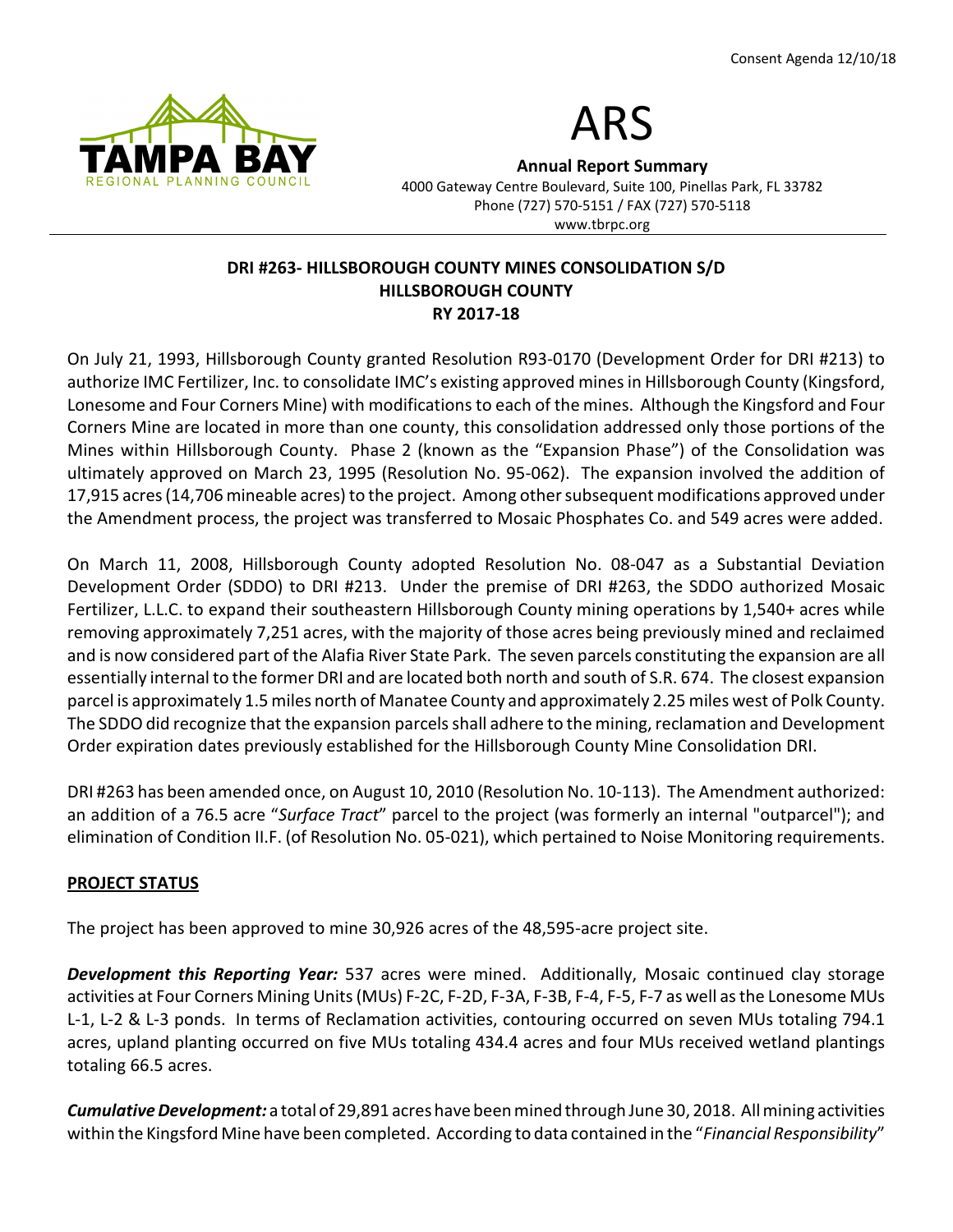tables provided in the RY 2017-18 Annual Report, 8,766 mined acres have been released to date by FDEP (i.e. 4,059 acres within Kingsford Mine, 4,018 acres within Four Corners Mine & 689 acres within Lonesome Mine), as well as 1,816 disturbed but not mined acres (i.e. 1,086 acres within Kingsford Mine, 551 acres within Four Corners Mine & 179 acres within Lonesome Mine) and 430 "Other" acres (i.e. 309 acres within Kingsford Mine, 121 acres within Four Corners Mine & 0 acres within Lonesome Mine).

Projected Development: the Developer anticipates mining 607 acres within the project during RY 2018-19. In terms of reclamation activities, the Developer has projected that contouring will occur across nine MUs totaling 1,505 acres, upland planting will occur on a single 100-acre MU and 34.5 acres will receive wetland planting across two MUs.

# SUMMARY OF DEVELOPMENT ORDER CONDITIONS

- 1. The Developer has identified that all required monitoring programs continue to be instituted with results provided to the appropriate agencies. A summary of the following monitoring results was included in the RY 2017-18 Annual Report: Industrial Wastewater Discharge (daily), Industrial Wastewater Discharge Outfall Water Quality (weekly), Surface Water Quality/South Prong of Alafia River & Little Manatee River (monthly), Rainfall (daily), Production Well Pumping (monthly), Groundwater Monitoring (monthly) and Surficial Water Table/Piezometer Monitoring (weekly).
- 2. Condition D.2. obligates the Developer to dedicate 300 acres to the County for construction of a water reservoir at a location to be determined by the County. The Developer continues to recognize that a prior offer to donate 300 acres at a location proposed by the Developer was declined by Hillsborough County.
- 3. Pursuant to Condition P.2., the Engineering Division of the Hillsborough County Public Works Department shall be responsible for monitoring the structural integrity of public streets or roadways used for mining activities throughout the life of mining operations. If applicable, the Developer shall be responsible for remedial action associated with damage caused by trucking operations that are deemed necessary by Hillsborough County.
- 4. Once S.R. 37, C.R. 39, S.R. 674, C.R. 630, S.R. 60, C.R. 640 and/or U.S. Hwy. 41 (including bridges) are determined to be structurally degraded or are degrading at an unacceptable rate by FDOT and/or Counties, Condition P.3. requires the Developer to "enter into an agreement with the responsible entity for improvements" within 90 days of notification and prior to continued utilization of applicable roadway(s).
- 5. Consistent with Condition P.6., Mosaic shall provide peak-hour and daily traffic counts at the project entrances when mine and plants are operating at maximum capacity. The Developer continues to acknowledge that "traffic counts were completed as part of DRI #263." However, although not specified as an annual reporting obligation within the Development Order, it is believed that this Condition was intended to require the conduct of at least one future traffic monitoring to be conducted when the mine and plants are operating at maximum capacity to ensure that the trips recognized in the DRI #263 application were accurate.
- 6. The Financial Responsibility Statement was included in the Annual Report, as required. The Developer estimated their total financial liability through July 1, 2018 to be \$106,563,296 with their projected liability expected to increase to \$109,188,169 by June 30, 2019 as a result of mining an estimated 609 additional acres.